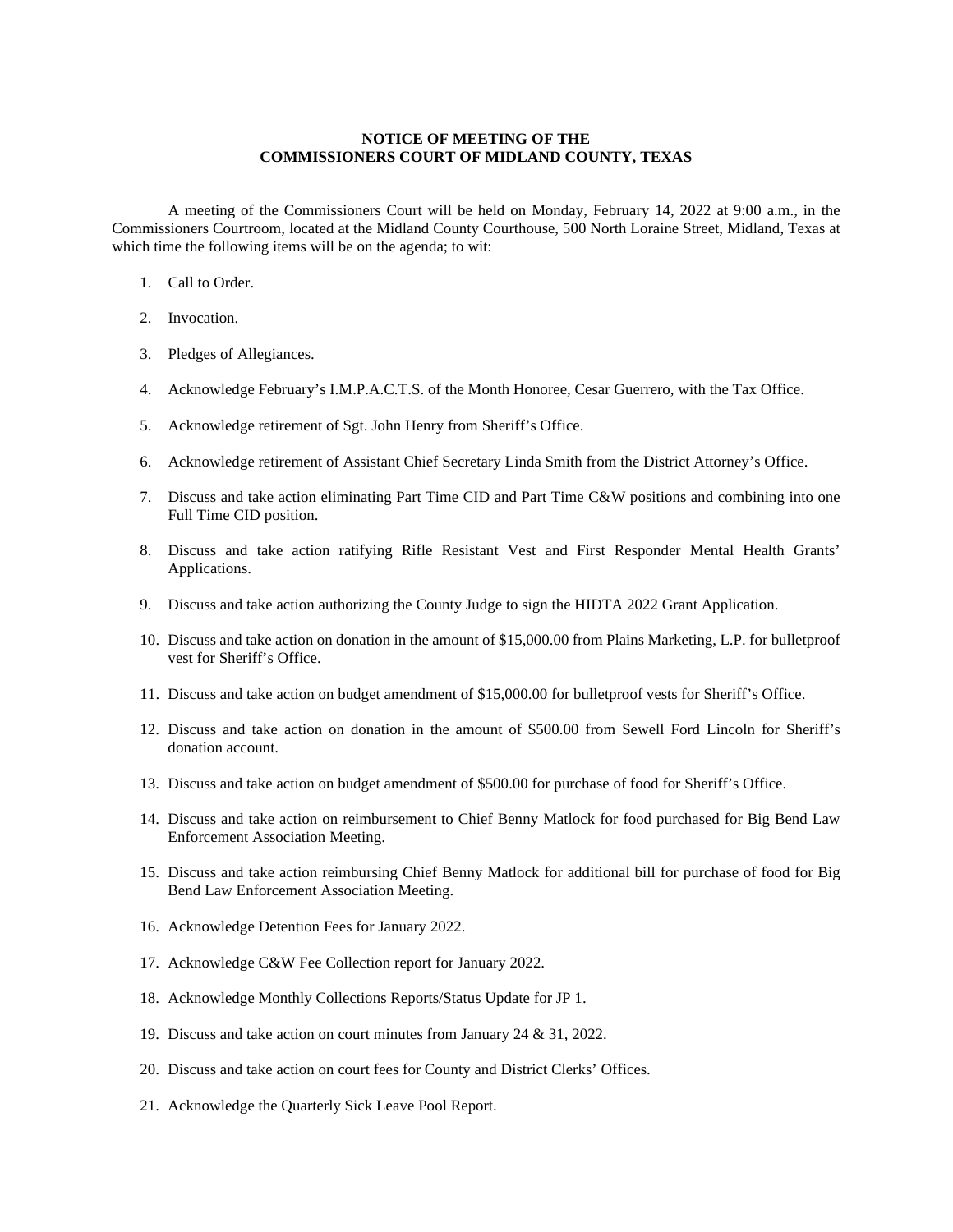- 22. Acknowledge the Quarterly Investment Report.
- 23. Discuss and take action on personnel memoranda.
- 24. Discuss and take action on line item transfers.
- 25. Discuss and take action on bills and wire transfers.
- 26. Acknowledge Summary of All Collections for November and December 2021 for Tax Office.
- 27. Discuss and take action authorizing County Judge to sign the Baker & Taylor DVD Lease renewal agreement.
- 28. Discuss and take action hiring Library Specialist I at a Grade 11, Step 4.
- 29. Discuss and take action on usage policy for Library's Business Resource & Information Center.
- 30. Receive E-resources report for Library.
- 31. Receive Exhibits report for Library.
- 32. Discuss and take action on Grant Application #3640504 for Restitution Specialist.
- 33. Discuss and take action on Resolution letter for Grant #3640504 for Victim's Assistance Grant.
- 34. Discuss and take action on CEO/Law Enforcement Certifications and Assurances Form for Grant #3640504.
- 35. Discuss and take action on TechShare Prosecutor Resource Sharing Agreement.
- 36. Discuss and take action on new A.R.T.S. rose trial to be planted in place of the old roses in front of Courthouse.
- 37. Receive Covid update.
- 38. Discuss and take action on Midland County Internship Program for Summer 2022.
- 39. Discuss and take action allowing HR to host Chili Cook-Off.
- 40. Discuss and take action on LEB renovation.
- 41. Discuss and take action establishing a procedure for obtaining/assigning security camera access.
- 42. Discuss and take action on Microsoft License Agreement for Library.
- 43. Discuss and take action on agreement with Magrym to perform schematics for concept of SH 1379.
- 44. Discuss and take action on Accordian Rose Plat.
- 45. Discuss and take action authorizing Public Works to utilize Flood Plain Permit Application Form.
- 46. Discuss and take action on land acquisition, design, and construction of CR 120 extension to CR 1210.
- 47. Discuss and take action on variances for Greenwood Country Estates Phase 3.
- 48. Discuss and take action on contracts with Reese Albert for CR 1232 Phase 3 and LOSA at SH 158.